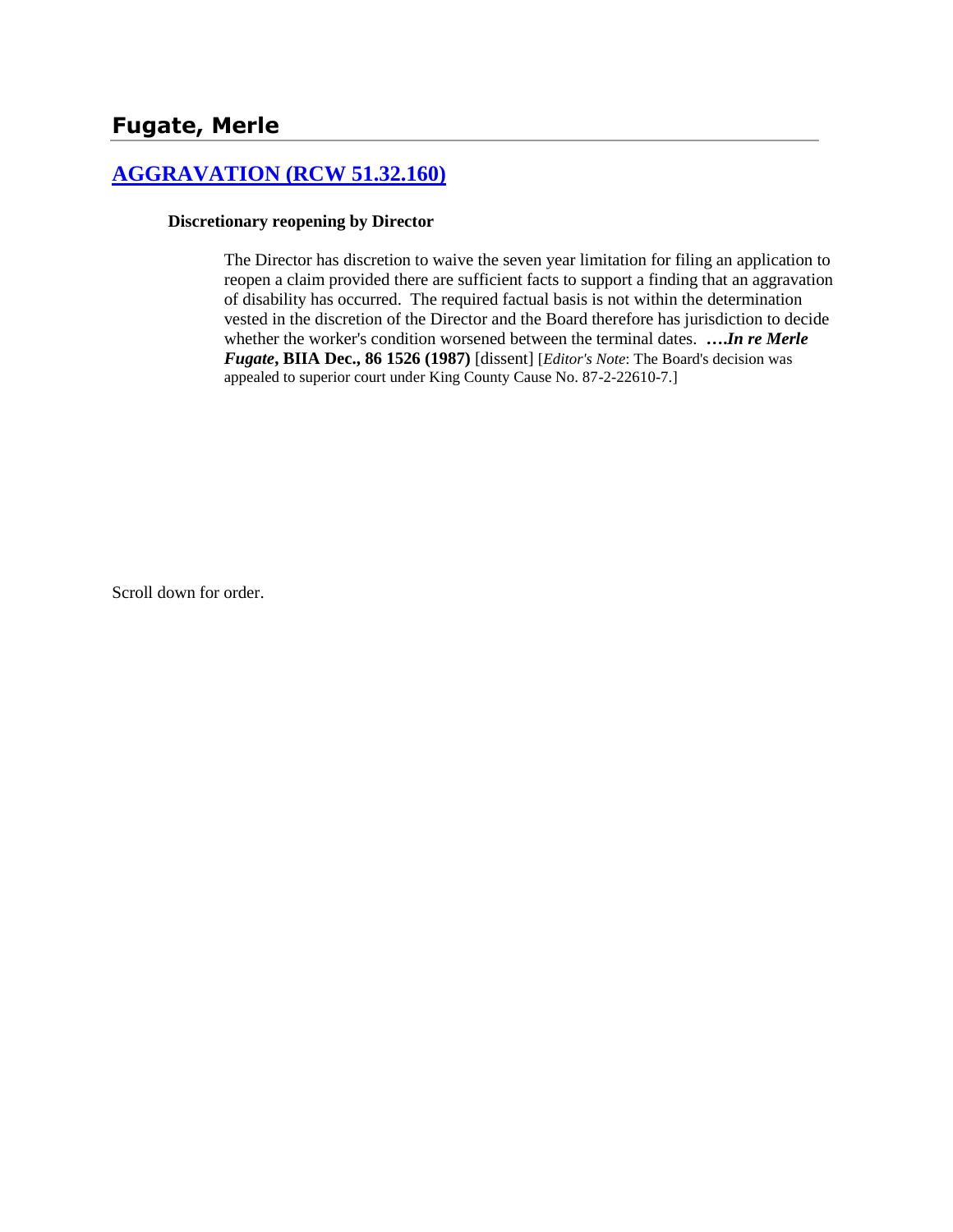### **BEFORE THE BOARD OF INDUSTRIAL INSURANCE APPEALS STATE OF WASHINGTON**

**)**

**IN RE: MERLE J. FUGATE ) DOCKET NO. 86 1526**

**CLAIM NO. S-142440 ) DECISION AND ORDER**

APPEARANCES:

Claimant, Merle J. Fugate, by David L. Harpold

Self-insured Employer, King County, by Perkins Coie, per Michael L. Hall

This is an appeal filed by the self-insured employer, King County, on May 7, 1986 from an order of the Department of Labor and Industries dated March 10, 1986 which reaffirmed the Order Granting Request to Readjust Claim entered on July 29, 1985, in which the Director of the Department of Labor and Industries reopened the claim under the discretionary authority vested in him by RCW 51.32.160. **REVERSED AND REMANDED**.

# **DECISION**

Pursuant to RCW 51.52.104 and RCW 51.52.106, this matter is before the Board for review and decision on a timely Petition for Review filed by the claimant to a Proposed Decision and Order issued on May 14, 1987 in which the order of the Department dated March 10, 1986 was reversed, and the claim remanded to the Department to issue a further order denying Mr. Fugate's application to reopen his claim.

The Board has reviewed the evidentiary rulings in the record of proceedings and finds that no prejudicial error was committed and said rulings are hereby affirmed.

The issue presented by this appeal is two-fold: (1) whether the decision of the Director of the Department of Labor and Industries to waive the seven year statute of limitations pursuant to RCW 51.32.160 is appealable; and (2) if it is, whether Mr. Fugate's low back disability caused by his industrial injury of July 19, 1974 worsened and became more disabling between June 28, 1976 and March 10, 1986.

Mr. Fugate asserts that the Director's discretion to reopen an industrial insurance claim on his own motion is absolute and not appealable, and therefore this Board is without jurisdiction to hear this appeal. The provisions of RCW 51.32.160 set forth the circumstances under which an industrial insurance claim can be reopened. In essence, the statute provides that if an aggravation of an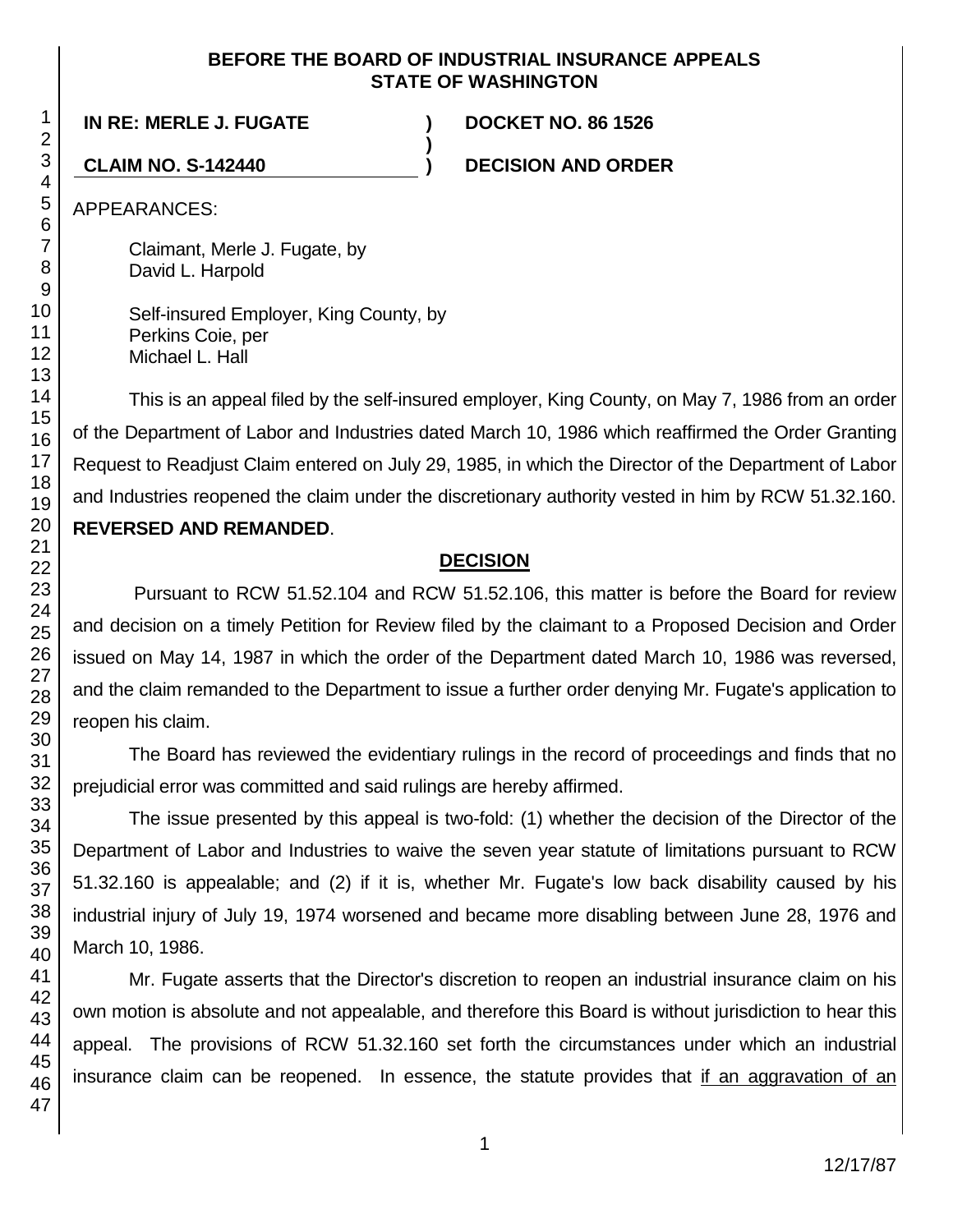industrially related disability takes place, the Director, upon application of the beneficiary made within seven years after the establishment or termination of compensation, or upon his own motion, may reopen the claim and provide further benefits.

In this case, the last order terminating compensation was issued by the Department on June 28, 1976. On November 13, 1984, more than eight years after the effective date of the last determinative order, Mr. Fugate asked the Director of the Department of Labor and Industries to exercise his discretion under RCW 51.32.160 to reopen his claim. By letter dated July 29, 1985, the Director granted the request to reopen Mr. Fugate's claim. This letter was not initially sent to the self-insured employer, which learned of the reopening through claimant's counsel. Following several protests and requests for reconsideration from the employer, the Department eventually issued an order on March 10, 1986, reaffirming the July 29, 1985 determination, and directing that the claim be reopened pursuant to the discretionary authority of the Director as set forth in RCW 51.32.160. The self- insured employer appealed from this order, contending that Mr. Fugate's "condition resulting from the accepted industrial injury did not become aggravated and that the Department acted improperly in reopening the claim."

In support of his position that the Board has no jurisdiction to hear this appeal, Mr. Fugate cites Smith v. Department of Labor and Industries, 8 Wn. 2d 587, 113 P. 2d 57 (1941). The issue in Smith was whether the Director had the authority, upon his own motion, to reopen a claim for aggravation after the statutory period for a claimant's application for such reopening had run. The court held that under the statute the Department had the discretion to reopen a claim for aggravation upon the motion of the Director, without limitation as to time. Smith did not hold, nor does it stand for the proposition, that the Director's discretionary action is not reviewable or that the requirements of showing aggravation can be ignored by the Department.

The plain wording of RCW 51.32.160 dictates that whether the reopening occurs based on an application made by the beneficiary or by the Director's own motion, it must first and foremost be based on a determination that aggravation has occurred. If the Director waives the seven-year time limitation of the statute, the requirement of establishing aggravation of disability still applies. It would indeed be anomalous to hold a claimant who sought reopening after the statutory seven-year period had elapsed to a lower standard of proof than a claimant who filed an application to reopen within the seven year period. Thus the Director cannot reopen without evidence of aggravation due to the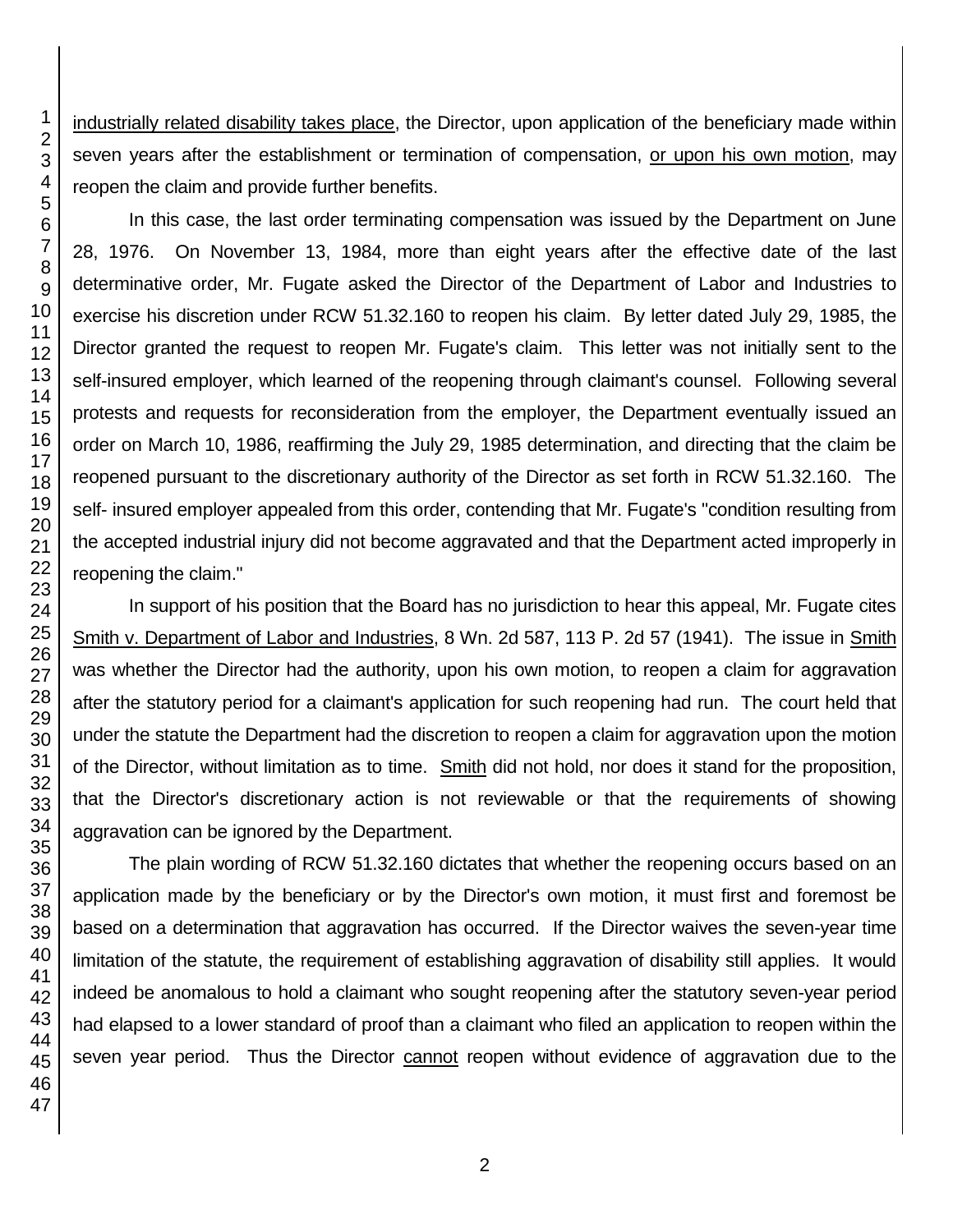industrial injury. The decision to waive the seven-year statute of limitations is discretionary, the determination that there is a factual basis for reopening is not.

We find support for this interpretation in Perry v. Department of Labor and Industries, 48 Wn. 2d 205, 292 P. 2d 366 (1956). In Perry, the Department sought, on its own motion, to reopen a claim more than sixty days after an order was issued closing the claim and from which no appeal was taken. The Department reopened to pay additional permanent partial disability and again closed the claim. The court held "the Department had no right, on its own motion, to reopen the claim in the absence of a showing of aggravation, diminution, or termination within the purview of RCW 51.32.160." Perry at 209-210. See also, Smith v. Department of Labor and Industries, 8 Wn. 2d 587, 589, 113 P. 2d 57 (1941).

In addition, this Board has previously held that a claimant is entitled to appeal any decision of the Department subsequent to the date of the Director's order using his discretionary authority under RCW 51.32.160 to reopen a claim. In re Bernard James, BIIA Dec., 4394 (1955). In James we discussed the fact that the Director was not required to reopen the claim but, once he had done so on his own motion, the Department was bound to award the claimant whatever compensation the facts and the law showed he was entitled to, and the claimant had the right to appeal any such decision on the merits.

Furthermore, RCW 51.52.050 specifically provides that any action taken or decision made by the Department relating to any phase of the administration of the Industrial Insurance Act is appealable to the Board by either the worker, beneficiary, employer, or other person aggrieved thereby. To interpret RCW 51.32.160 to give absolute discretion to the Director to reopen claims after the seven year statutory period has run without appellate review of the question of whether aggravation has actually occurred would contravene the provisions of RCW 51.52.050. We therefore conclude that we have jurisdiction to resolve the issue raised by this appeal, i.e., whether Mr. Fugate's condition, due to his industrial injury of June 19, 1974, worsened and became more disabling between June 28, 1976 and March 10, 1986.

Mr. Fugate sustained his industrial injury on June 19, 1974, when he was struck in the back by a road grader. He then rolled about on the ground, trying to avoid being run over. He was initially treated by Dr. Kenneth Kay for a spraining injury to his back. Mr. Fugate continued to see Dr. Kay up until his claim was closed in 1977. He later returned to see Dr. Kay in 1984, complaining of back difficulties which Dr. Kay characterized as being related to spinal stenosis.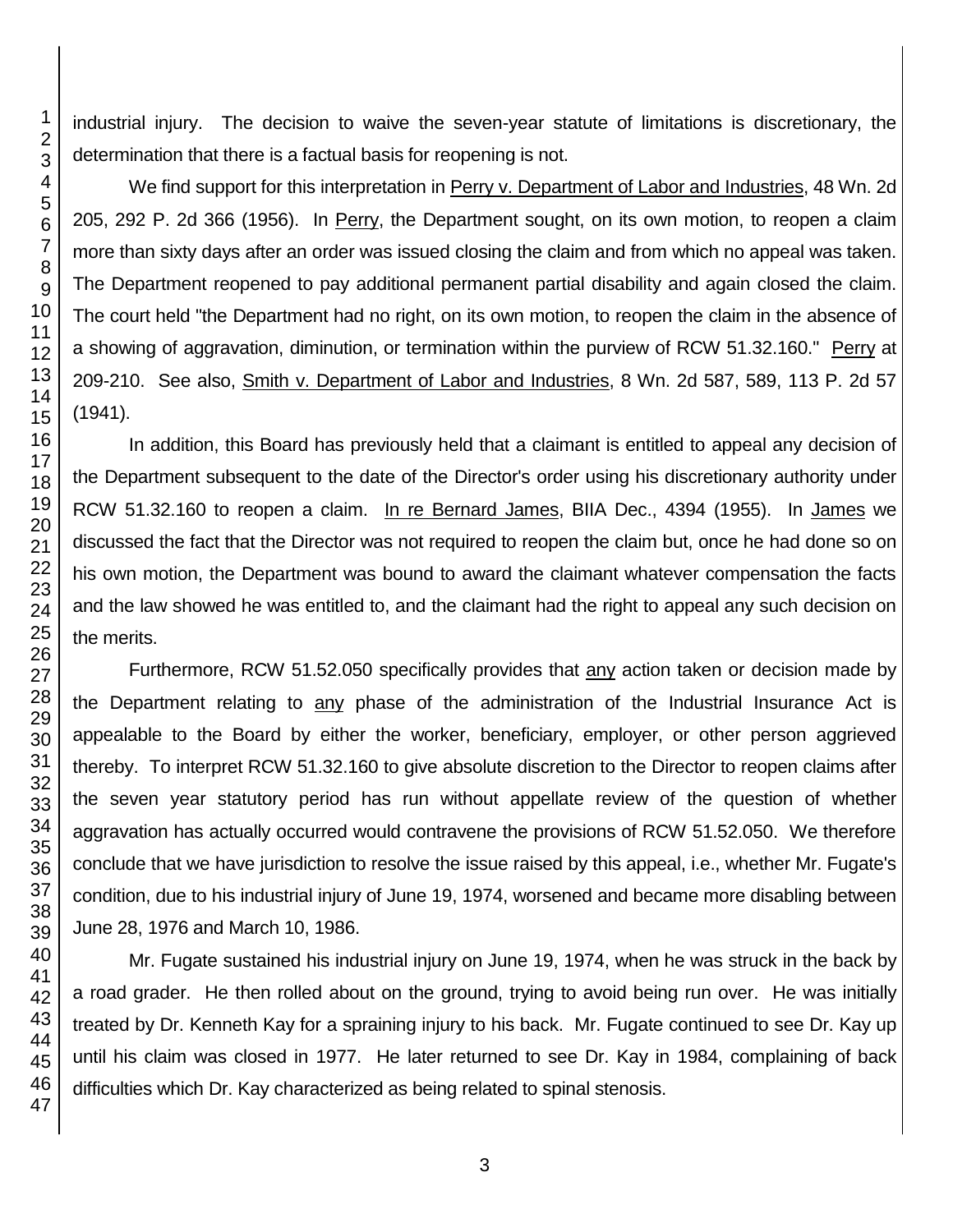In the opinion of Dr. Kay, an orthopedic surgeon, the physical traumas that Mr. Fugate had experienced throughout his life caused a thickening of the tissues surrounding the spinal cord, thereby affecting the function of the nerves. Dr. Kay testified that the spinal stenosis was aggravated by the industrial injury in the past, and that Mr. Fugate's current aggravation was "at least somehow in part" related to his industrial accident. However, Dr. Kay also stated that Mr. Fugate's condition would have been about the same in 1984, even if he had not had the industrial injury in 1974. Dr. Kay's testimony does not support a conclusion that Mr. Fugate's spinal stenosis was, more probably than not, the result of his industrial injury, as opposed to a natural progression of the preexisting condition.

In addition to the question of causal relationship between the alleged worsening of Mr. Fugate's spinal stenosis and his 1974 industrial injury, Mr. Fugate's case fails in another important regard. There is no objective evidence of a worsening of Mr. Fugate's low back disability. Whether an aggravation or worsening of an industrial injury has occurred, and the extent thereof, must be established by comparative testimony. Phillips v. Department of Labor and Industries, 49 Wn. 2d 195, 298 P. 2d, 1117 (1956). Whether there is aggravation or whether the aggravation is due to the industrial injury must be established by medical testimony. Nagel v. Department of Labor and Industries, 189 Wn. 631, 66 P. 2d 318 (1937). Dr. Kay makes no comparison of actual objective findings which reveal any change in Mr. Fugate's low back condition in the period between 1976 and 1986. Both Dr. John Aberle and Dr. Kenneth Sawyer concluded that Mr. Fugate had no organic change or worsening in his low back resulting from his industrial injury during this period of time, based on their examinations and review of medical records. Although special consideration must be given to the opinion of the treating physician, Groff v. Department of Labor and Industries, 65 Wn.2d 35, 395 P.2d (1964), the testimony of Dr. Kay is insufficient to establish either a causal relationship between Mr. Fugate's spinal stenosis and his industrial injury or a worsening of his industrially related condition.

After consideration of the entire record, it is our conclusion that Mr. Fugate's low back condition of spinal stenosis is not causally related to his industrial injury in 1974, and his low back condition which was causally related to his injury in 1974 did not worsen and become more disabling during the aggravation period. Accordingly, the Department order of March 10, 1986, reopening Mr. Fugate's claim for further authorized treatment and action as indicated, is hereby reversed and this claim remanded to the Department of Labor and Industries to deny reopening of his claim.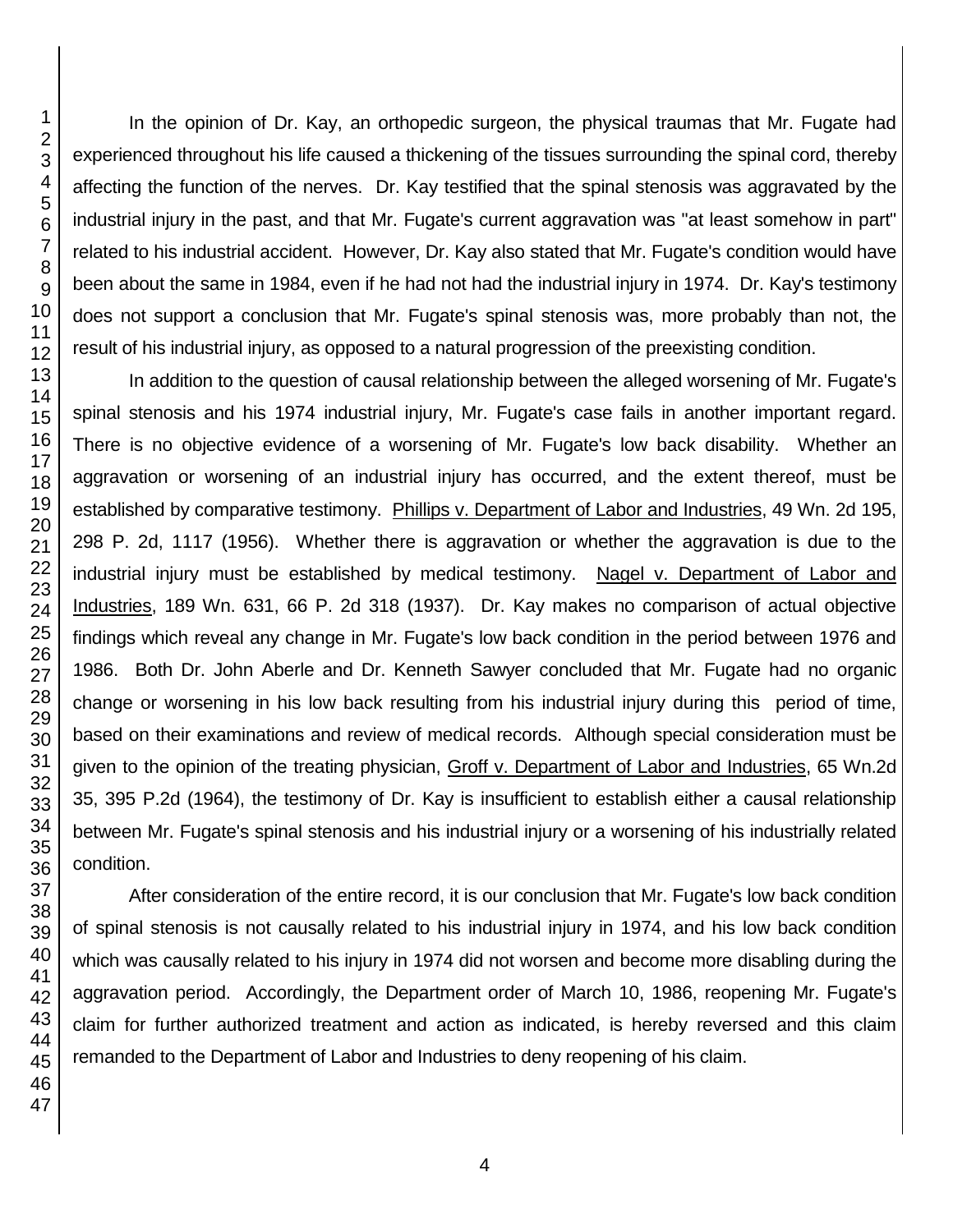### **FINDINGS OF FACT**

1. On July 17, 1974 claimant, Merle J. Fugate, filed a report of accident with the Department of Labor and Industries, alleging the occurrence of an industrial injury on June 19, 1974 while in the course of his employment with King County. On June 28, 1976, the Department issued an order closing the claim with a permanent disability of 10% of the maximum allowed for unspecified disability as compared to total bodily impairment. On August 3, 1976, the claimant filed a notice of appeal with the Board of Industrial Insurance Appeals. On July 1, 1977, the Board issued an order on agreement of parties reversing the Department order of June 28, 1976 and remanding it to the self-insured employer, King County, with direction to pay the claimant an additional permanent disability award of 5% of the maximum allowable for unspecified disabilities as compared to total bodily impairment and thereupon to close the claim. On July 21, 1977, pursuant to the order of the Board of Industrial Insurance Appeals, the Department issued an order modifying its former order from a final to an interlocutory order and closed the claim with a permanent disability award of 15% of the maximum allowable for the unspecified disabilities, as compared to total bodily impairment.

On November 13, 1984, the Department received a petition from the claimant for the Director to exercise his discretion pursuant to RCW 51.32.160 to reopen the claim for aggravation more than seven years after the date of closure. On July 29, 1985, the Director of the Department of Labor and Industries reopened the claim under the authority of RCW 51.32.160 but issued the order in the form of a letter, without notifying the employer. On October 25, 1985 the employer filed a protest and request for reconsideration. On November 4, 1985, the Department issued a formal order reopening the claim effective September 14, 1984 for authorized treatment and action as authorized by law. On December 26, 1985 the employer filed a protest and request for reconsideration. On March 10, 1986 the Department issued an order reaffirming the July 29, 1985 determination. On May 7, 1986, the self- insured employer filed a notice of appeal with the Board of Industrial Insurance Appeals. On June 18, 1986, the Board issued an order granting the employer's appeal, assigning it Docket No. 86 1526, and ordering that hearings be held on the issues raised.

- 2. On June 19, 1974, while in the course of employment with King County, Mr. Fugate was struck in the back by a road grader. As a result, he suffered a spraining injury to his back.
- 3. Prior to his industrial injury, Mr. Fugate suffered from a congenital condition of spinal stenosis, a narrowing of the neural canal of the spine. In 1984, Mr. Fugate began to have increased symptomatology from his spinal stenosis, but there were no additional objective findings. The increase in symptoms was not the result of the 1974 industrial injury. Any change in Mr. Fugate's spinal stenosis resulted from the natural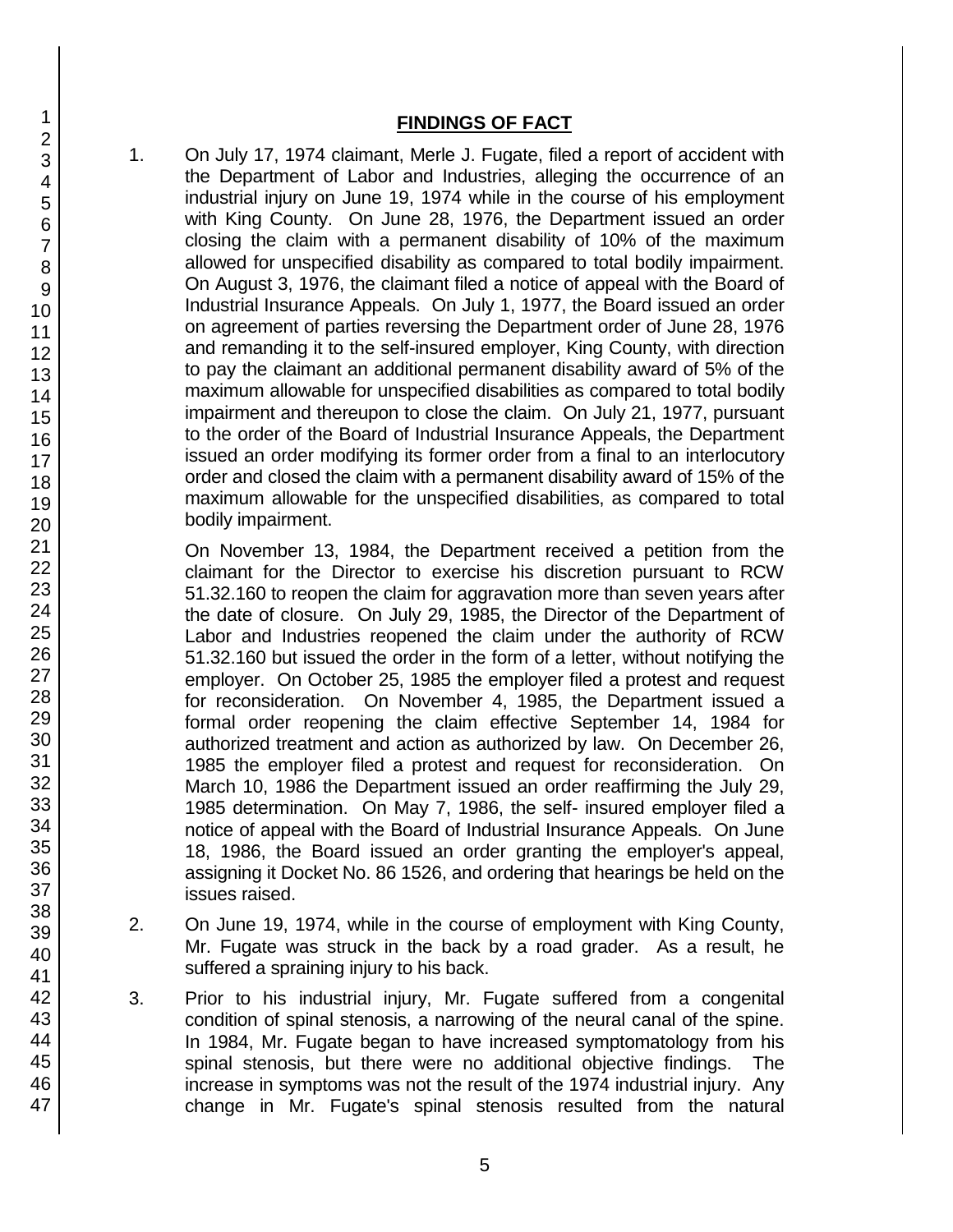progression of this preexisting condition and was unaffected by the industrial injury of June 19, 1974.

4. Between June 28, 1976 and March 10, 1986 Mr. Fugate had no objective evidence of a worsening of his low back sprain condition, causally related to his industrial injury of June 19, 1974.

## **CONCLUSIONS OF LAW**

- 1. This Board has jurisdiction over the parties and subject matter of this appeal.
- 2. For the Director of the Department of Labor and Industries to reopen a claim on his own motion following expiration of the seven year period set forth in RCW 51.32.160, there must be a showing that the disability due to the industrial injury for which the claim is reopened has become aggravated between the time compensation was last established or terminated and the time of the Director's order reopening the claim.
- 3. Mr. Fugate's disability, causally related to his industrial injury of June 19, 1974, did not become aggravated within the meaning of RCW 51.32.160 between June 28, 1976 and March 10, 1986.
- 4. The Department order of March 10, 1986 which reaffirmed the Order Granting Request to Readjust Claim entered on July 29, 1985, in which the Director of the Department of Labor and Industries reopened the claim under the discretionary authority vested in him by RCW 51.32.160 is incorrect and is reversed and the claim is remanded to the Department to issue an order denying claimant's request to reopen for the reason that there is no objective evidence of any worsening of disability due to the industrial injury of June 19, 1974.

It is so ORDERED.

Dated this 17th day of December, 1987.

BOARD OF INDUSTRIAL INSURANCE APPEALS

| /s/            |             |
|----------------|-------------|
| SARA T. HARMON | Chairperson |
| /s/<br>__      | - -         |

PHILLIP T. BORK Member

# **DISSENT**

I disagree with the Board majority decision. The statute, RCW 51.32.160, permits the Director of the Department of Labor and Industries to reopen a claim, upon his own motion, beyond the seven year period in which a beneficiary may make application. This is a discretionary function vested with the Director and as such it is not reviewable by this Board nor is it appealable by the employer.